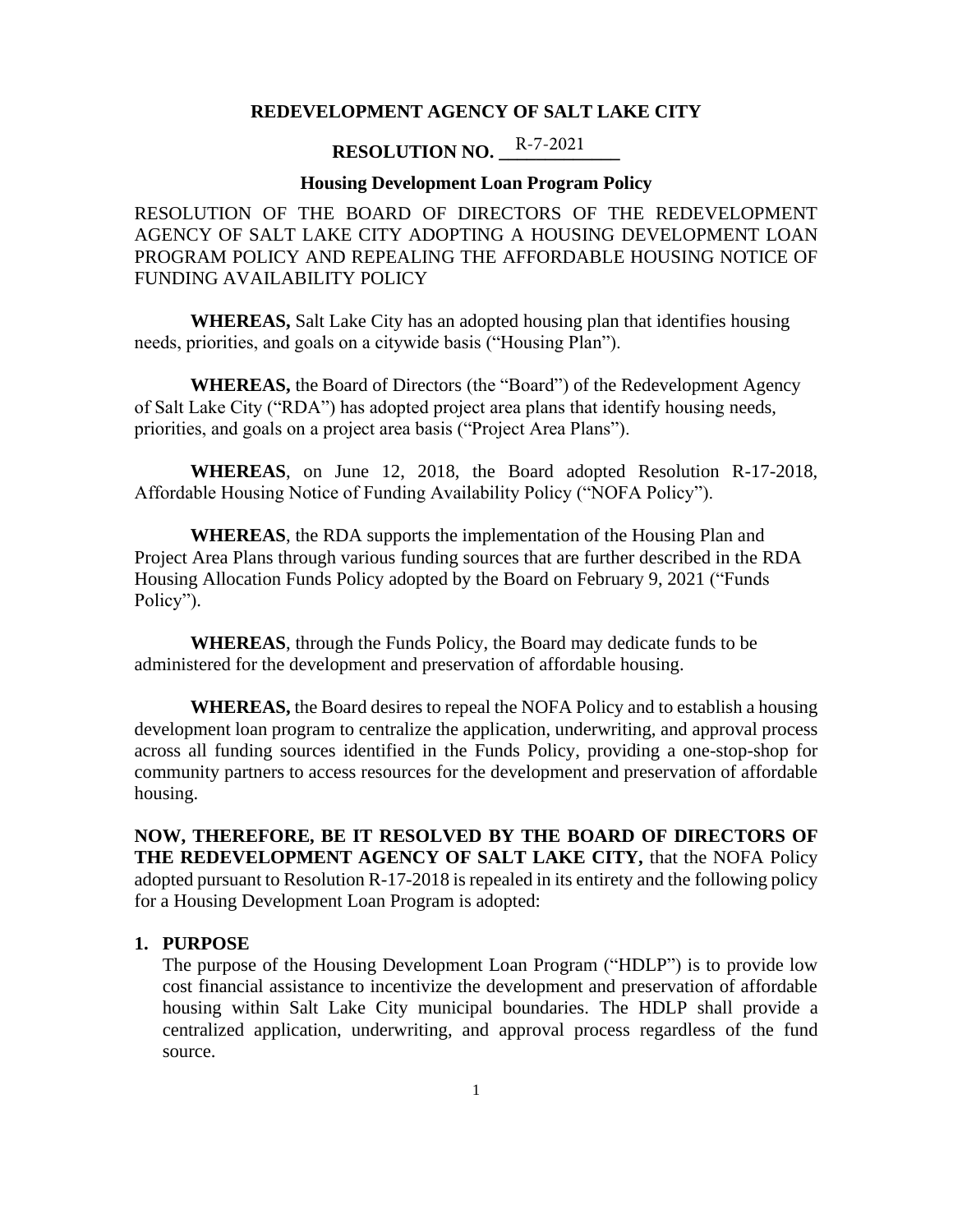#### **2. INTENT**

The Board intends that funds allocated through the HDLP:

- a. Provide a mix of affordable housing, serving a range of households and income levels, consistent with income limits and affordability requirements for each fund source, to promote housing opportunity and choice throughout the City for household sizes ranging from single persons to families of various sizes.
- b. Foster a mix of household incomes in projects and neighborhoods and to disperse affordable housing projects throughout the City to encourage a balance of incomes in all neighborhoods and communities.
- c. Promote equity and anti-displacement efforts through the development and preservation of affordable housing in low-income neighborhoods where underserved groups have historic ties, including neighborhoods where low income individuals and families are at high risk of displacement.
- d. Contribute to the development of sustainable, walkable neighborhoods to expand housing choice near transportation, services, and economic opportunity.
- e. Support an array of scale of project types, including detached housing, accessory dwelling units, rowhouses, and small to large scale multifamily buildings, that contribute to neighborhood context and livability.
- f. Incorporate green-building elements and energy efficiency to lower housing expenses, conserve resources, and promote resiliency.
- g. Leverage private and non-city funding sources to ensure the greatest number of quality affordable housing units are preserved or produced.
- h. Be provided as loans that are repaid over time and not grants, forgivable loans, or indefinitely deferred loans.

#### **3. SOURCE OF FUNDS**

HDLP activities shall be funded through a combination of fund sources (collectively the "Housing Funds") as established through the Funds Policy. Funding allocations shall be administered through the HDLP to a project directly from an individual fund source with revenues, expenditures, interest, payments, and repayments accounted for from the fund source.

Each of the individual fund sources that comprise the Housing Funds operates under separate state or local laws and regulations. Laws and regulations include restrictions on the incomes of households served, maximum allowable rents, and eligible activities.

#### **4. ANNUAL BUDGET PROCESS**

As further described in the Funds Policy, the RDA shall present an Annual Housing Development Funding Strategy ("Funding Strategy") prior to the annual budget process that shall include proposed funding priorities and revenues to be administered through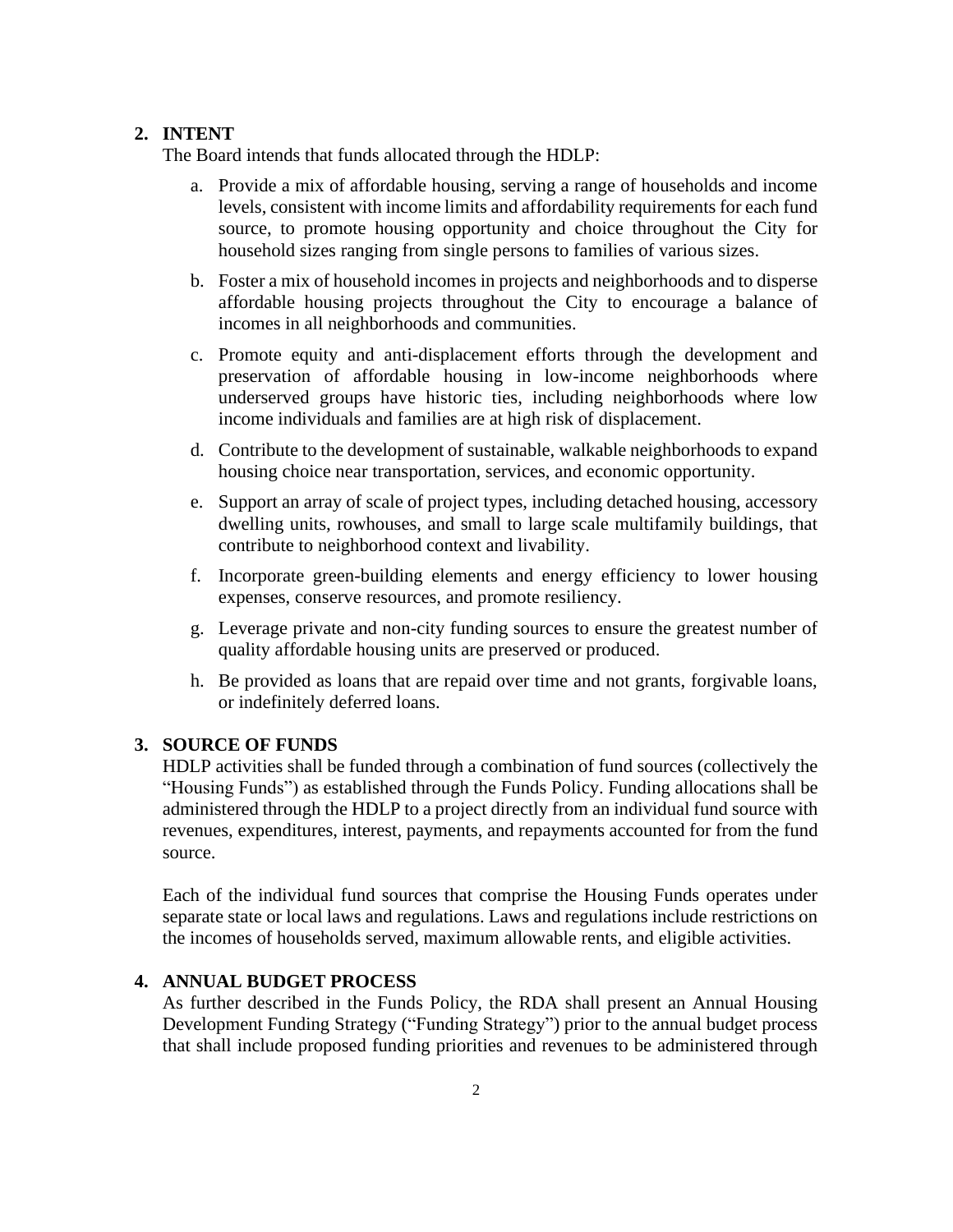the HDLP for the next fiscal year. The Board shall consider the Funding Strategy as part of the annual budget adoption process.

#### **5. FUNDING PRIORITIES**

To provide flexibility to address current needs and policies, funding priorities shall be proposed on an annual basis through the Funding Strategy, subject to approval by the Board. Funding priorities shall align with policies as adopted by the Board and Salt Lake City Council including the Housing Plan, Project Area Plans, RDA Guiding Framework, and Funds Policy.

#### **6. FUNDS ADMINISTRATION PROCESS**

Funding shall be administered through a transparent notice of funding availability ("NOFA") process and shall incorporate the funding priorities as determined annually by the Board. Funds from multiple fund sources may be combined into a consolidated NOFA or a NOFA may be issued from one fund source. NOFAs may be offered on an annual basis or multiple times per year and can be competitive or open-ended depending on availability of funds, priorities, and demand.

#### **7. BASIC ELIGIBILITY**

Projects eligible for funding through the HDLP shall at a minimum meet these basic eligibility requirements, as well as specific requirements that may be set forth in individual NOFAs as they are issued.

- a. Applicant Types: Eligible applicants include entities and organizations with affordable housing development experience, as follows:
	- i. For-profit corporations, partnerships, joint ventures, or sole proprietors.
	- ii. Private incorporated non-profit agencies with IRS 501(c) designation.
	- iii. Public housing agencies or units of local government.
- b. Project Types: The new construction or substantial rehabilitation of affordable, mixed-use and/or mixed-income housing.
- c. Uses of Funds: Land/property acquisition, hard construction costs, site improvements, and related soft costs.
- d. Area Median Income ("AMI"): AMI requirements shall reflect the policies and regulations of the Housing Funds as defined through the Funds Policy.
- e. Financing Gap: Projects shall demonstrate that RDA funding is necessary for the project to succeed and that the request is reasonable. Applicants must obtain commercial loans sized with the highest loan-to-value and lowest debt service parameters that are commercially available in the marketplace and aggressively pursue other funding sources to the fullest extent possible to minimize the HDLP funding request.
- f. Site Control: Evidence of site control must be demonstrated through ownership, option, sale agreement, long-term lease, or equivalent.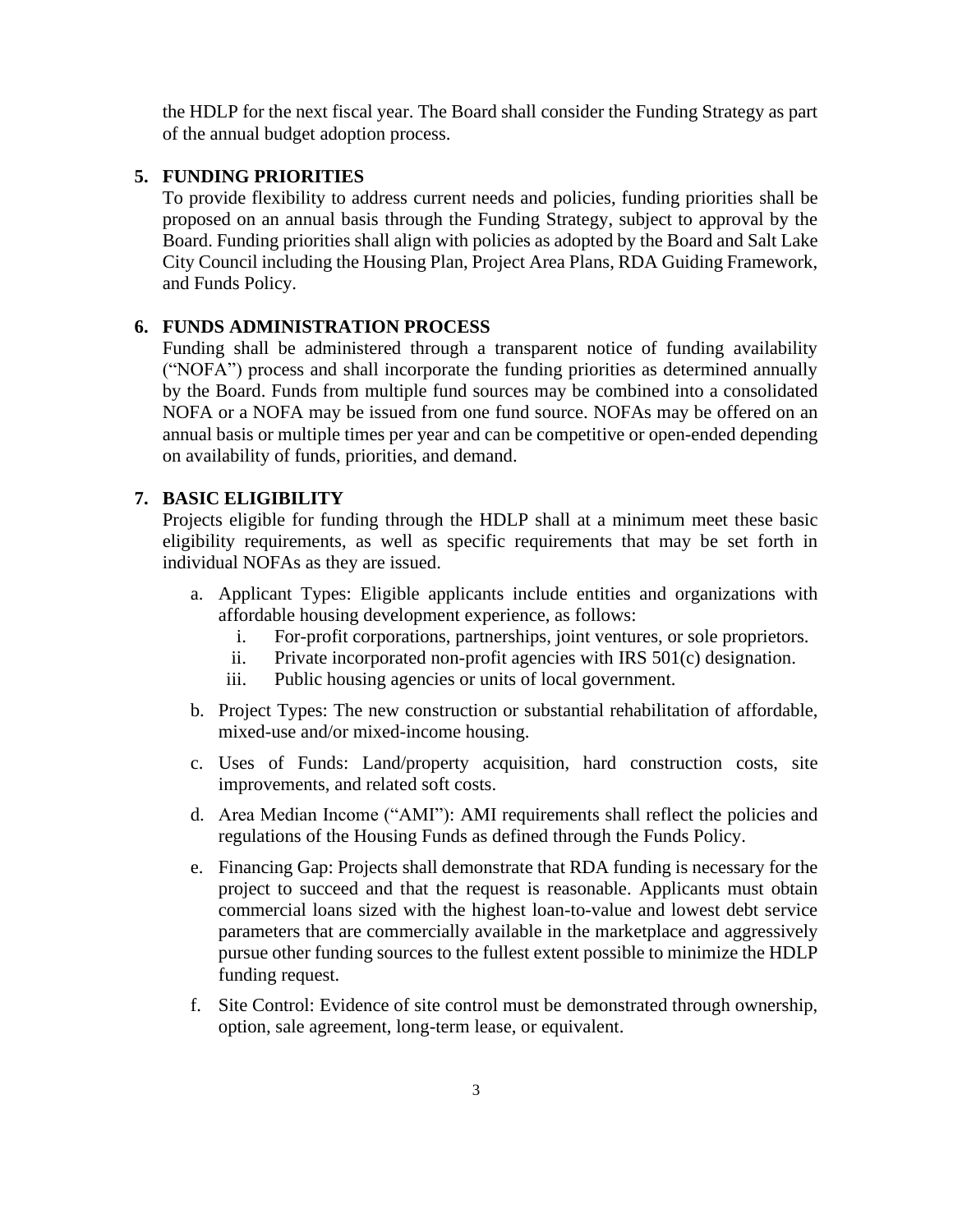- g. Policies and Master Plans: Projects shall align with the Housing Plan, Project Area Plans, Master Plans, and other applicable adopted plans and policies.
- h. Good Standing: Applicants and affiliated entities must be in good standing on all existing contracts administered by Salt Lake City, the RDA, Utah Housing Corporation, and other State and local entities.
- i. Relocation Plan (if applicable): Displacement is strongly discouraged. However, if it is necessary and unavoidable, the developer must submit a relocation plan that complies with applicable federal, state, and local policies for temporary or permanent displacement.
- j. Design: Projects shall align with applicable design guidelines and comply with all applicable Salt Lake City building and zoning codes and ordinances.

#### 8. **UNDERWRITING STANDARDS**

Funding shall expand housing opportunities for low-and moderate-income households by reducing a project's financing cost. Flexibility shall be provided to accommodate a wide range of projects that may be dependent upon myriad of underwriting standards by outside lenders. With this flexibility in mind, funding shall generally be provided as loans pursuant to the terms and conditions outlined in Exhibit A.

#### **9. EVALUATION & APPROVAL PROCESS**

For each issued NOFA, the RDA shall evaluate and consider applications for approval as follows:

- a. Eligibility Review: Funding applications shall be reviewed and evaluated in detail by RDA staff based on the requirements listed herein, specific Housing Funds requirements, and additional criteria published in the relevant NOFA.
- b. Review Committee: For applications that meet the basic eligibility requirements, applications and supporting materials shall be forwarded to a review committee that shall be comprised of members with experience relevant to the affordable housing industry, and may be comprised of RDA/City staff, finance professionals, affordable housing experts, and/or real estate development professionals. The review committee shall analyze and rank applications based on the polices contained herein and the criteria published in the NOFA. Projects that the Committee finds to rank competitively compared with other proposed projects of similar type shall be recommended to the RDA Board for a funding allocation.
- c. RDA Board of Directors: The RDA Board of Directors shall make the final selection of projects to receive a funding allocation.
- d. Funding Commitment: The project funding process shall be carried out in two subparts as follows:
	- i. Conditional Commitment Period: The RDA shall issue a Conditional Commitment letter to those applications that are selected for a funding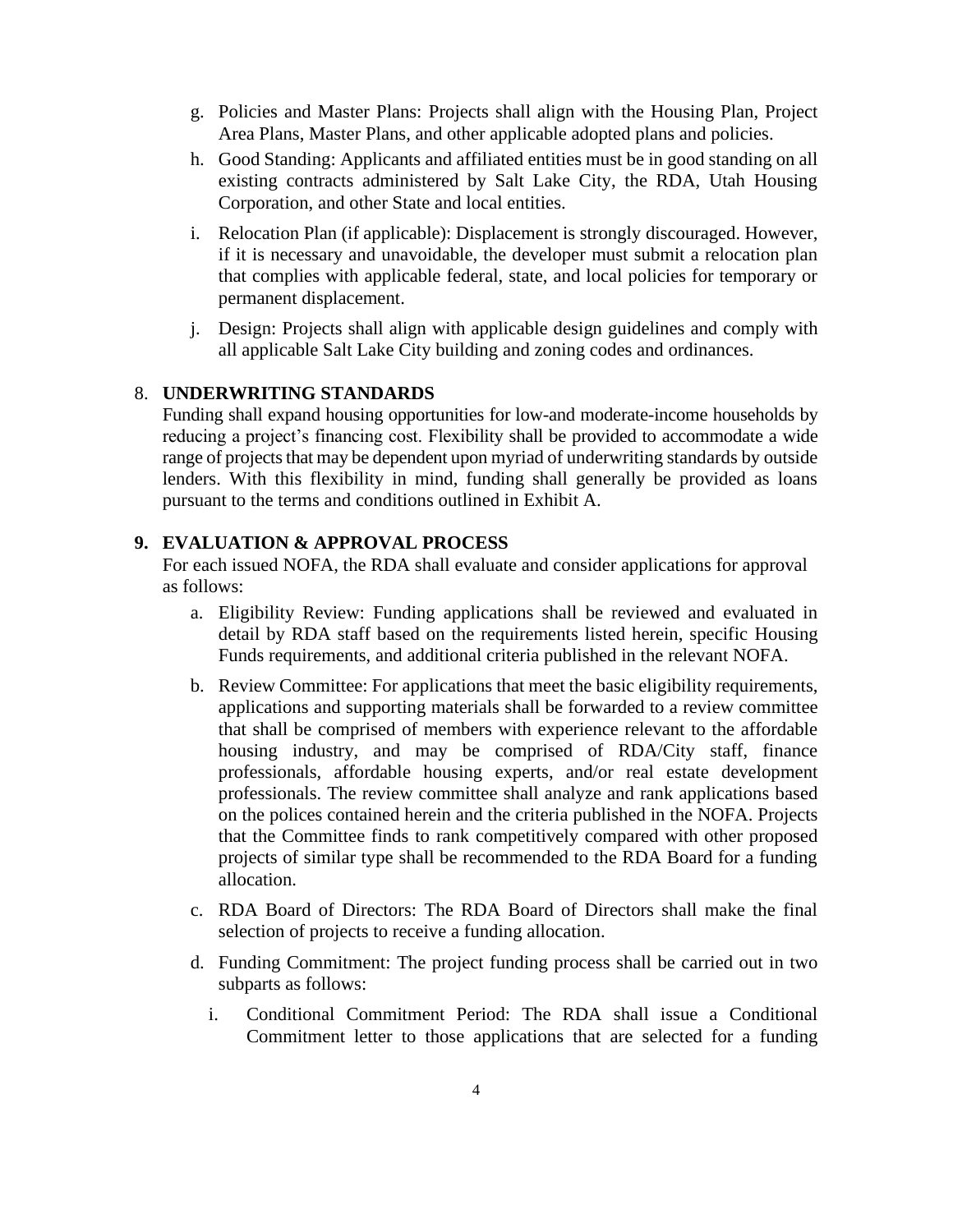allocation by the RDA Board. The Conditional Commitment letter between the RDA and the applicant shall contain the covenants, terms and conditions upon which the RDA may provide financial assistance to the proposed project once financial, legal, and regulatory approvals are obtained.

ii. Firm Commitment & Loan Closing: Projects that successfully meet conditions shall be invited to execute a Letter of Commitment that finalizes the loan terms, subject to a set of conditions precedent to closing.

#### **10. MONITORING AND COMPLIANCE**

The RDA shall be required to monitor, or contract with a third party to monitor, the projects funded through the HDLP. Monitoring shall evaluate and ensure that projects are complying with affordability requirements and other requirements as determined in the loan agreement.

#### **11. LOAN MODIFICATIONS**

In the event of extenuating circumstances, the RDA may provide payment forbearance, payment deferment, or loan write-down. Such adjustment to loan terms shall be considered on a case-by-case basis and shall be subject to a thorough review of the project's financial standing and other relevant information. The process for providing loan modifications shall be considered and authorized as follows:

- a. Forbearance/Deferment: The Executive Director of the RDA may elect to provide the Borrower a temporary forbearance or deferment of payment for up to one (1) year. For periods of forbearance or deferment longer than one (1) year, the Review Committee shall provide a recommendation that is forwarded to the Board, who shall consider and act upon all such requests.
- b. Loan Write-down: The Review Committee shall provide a recommendation that is forwarded to the Board, who shall consider and act upon all such requests.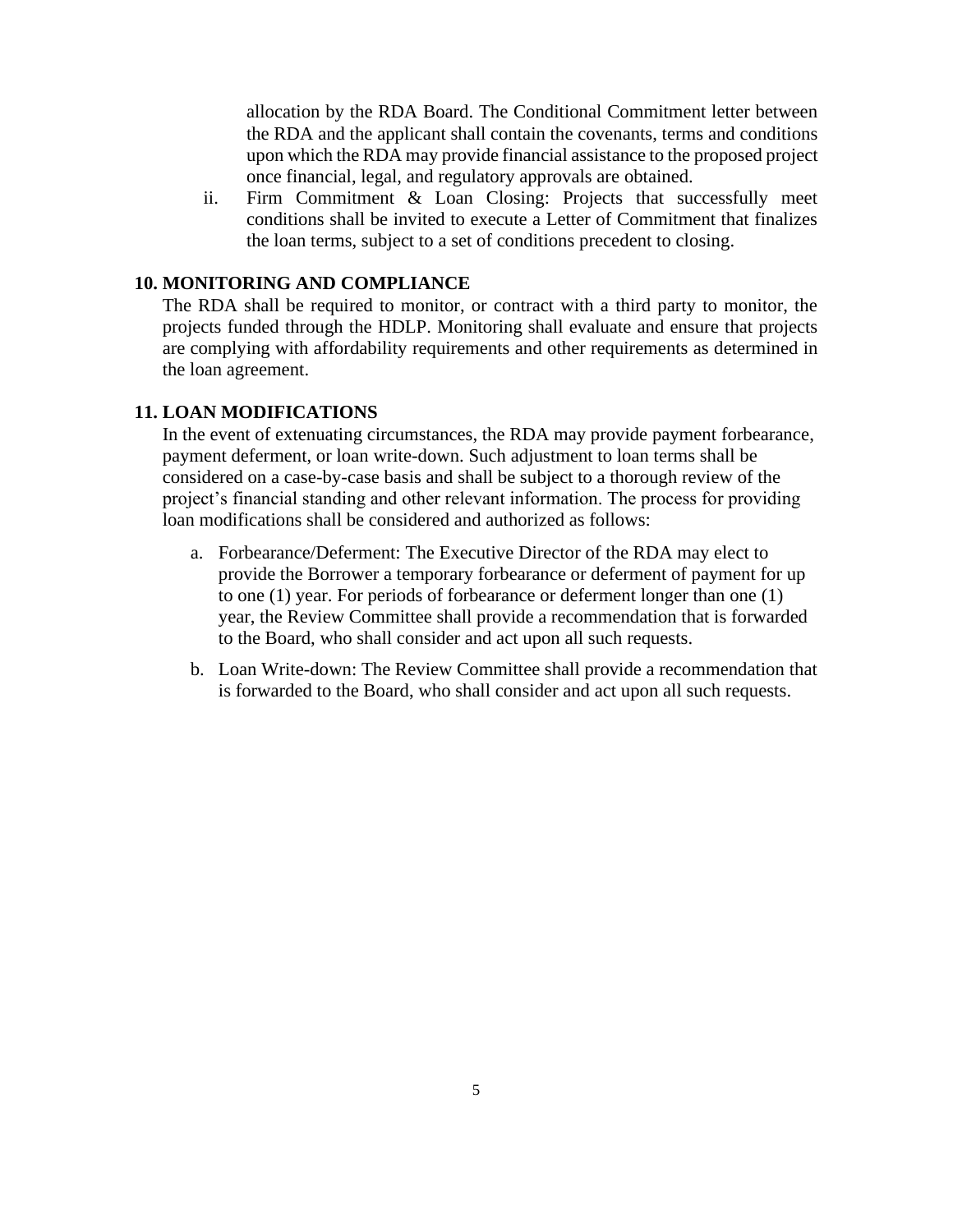#### **EXHIBIT A: Standard Loan Terms and Conditions**

Standard loan terms and conditions for I) Gap Financing: Rental Construction to Permanent, II) Property Acquisition, and III) Gap Financing: Homeownership Construction are as follows:

#### I. GAP FINANCING: RENTAL CONSTRUCTION TO PERMANENT

#### **Limits to Assistance:**

- Maximize Other Sources: Applicants must demonstrate that they have maximized other available financing sources thereby limiting HDLP funding to the lowest amount necessary to close the funding gap and assure project feasibility.
- Loan to Value: A loan-to-value limit is not applicable. However, land and project costs shall be reasonable as compared similar projects in size, scope, and location.
- Debt Service Coverage Ratio (DSCR): Repayment terms for amortizing HDLP loans shall be calculated as described herein and shall be based on a DSCR of 1.10 inclusive of the RDA's loan and all senior debt.
- Cash Flow: For loans that qualify for a cash flow repayment structure, pursuant to the standards contained herein, applicants must demonstrate that the HDLP loan can be repaid within its scheduled term or at the end of the term.
- Proportion to Affordability: Funding shall be sized in proportion to the affordable component, taking into consideration the AMI structure and number of units in the project.

#### **Repayment:**

- Depending on the project's capacity for repayment, loans may be repaid as an amortized loan, a cash flow loan based on available cash flow, or a combination of both types of loan.
	- o Amortized Loan: The RDA shall determine what portion of its loan can be paid on an amortized schedule with required payments using the DSCR standards contained herein and the DSCR requirements of the senior lender.
	- o Cash Flow Loan: If full amortization is not feasible due to limited cash flow, funds shall be repaid from an agreed upon percentage split of surplus cash flow. Cash flow loans shall be considered only for projects that provide a high level of affordability, target a difficult to serve population, or include other significant public benefit.
- At the RDA's discretion, payments may not be required and interest may not accrue or accrue at a reduced interest rate during the construction and lease-up phase. Upon completion of construction, lease-up, project stabilization, or other fixed date, loans shall begin to accrue interest and shall be subject to repayment.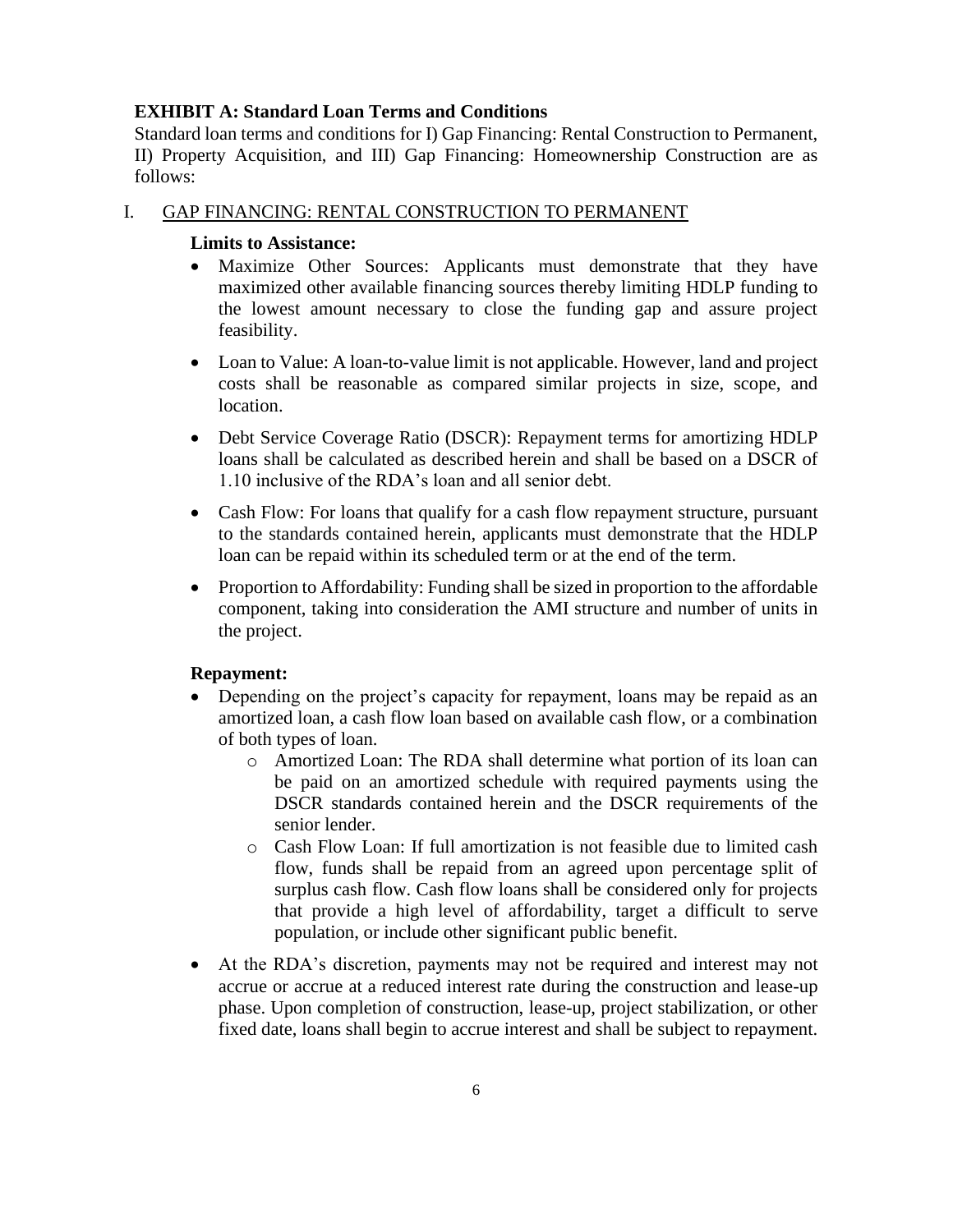- Any accrued but unpaid interest and principal is due in full at loan maturity.
- Loans can be prepaid in whole or in part at any time without penalty. Prepayment does not end the affordability period before its original end date.

#### **Term:**

- RDA loan terms shall generally match the term of permanent senior debt, generally up to a maximum of 30-years for projects with non-HUD financing and up to a maximum of 40 years for projects with HUD financing.
- Commencement of the loan term and/or repayment period may be deferred for a period of time to allow for completion of construction and lease-up phase.

#### **Interest Rate:**

- Base Interest Rate: The base interest rate shall be as follows:
	- o Amortized Loans: The current U.S. Treasury Yield Curve Rate for the loan term plus 1%, locked in within a month of loan closing, with a maximum base interest rate of 3%. The interest rate for loans with a term longer than 30 years shall utilize the 30-year U.S. Treasury Yield Curve Rate in this calculation.
	- o Cash Flow Loans: The current U.S. Treasury Yield Curve Rate for the loan term plus 2%, locked in within a month of loan closing, with a maximum base interest rate of 4%. The interest rate for loans with a term longer than 30 years shall utilize the 30-year U.S. Treasury Yield Curve Rate in this calculation.
- Interest shall accrue as simple interest.
- Funding Priority Incentives: Projects shall have the ability to reduce the Base Interest Rate if the project meets the current funding priorities as established annually pursuant to the Funds Policy. For each funding priority met, the project is eligible to receive a .5% reduction from the Base Interest Rate, with the ability to reduce the interest rate to a minimum of 1%.
- Interest rates are subject to an adjustment, of up a 1% deviation, based on project cash flow and debt coverage ratio calculated at time of application and underwriting.

#### **Affordability Restriction:**

• A restriction shall be recorded against the property that requires continued use of the specified units as affordable housing for at least the same period as the senior financing or a minimum of 30 years, whichever is greater. Both a rent and income restriction shall be included to limit the maximum rent that can be charged for a unit and to require that the unit be made available only to households with qualifying incomes.

#### **Subordination to Senior Debt:**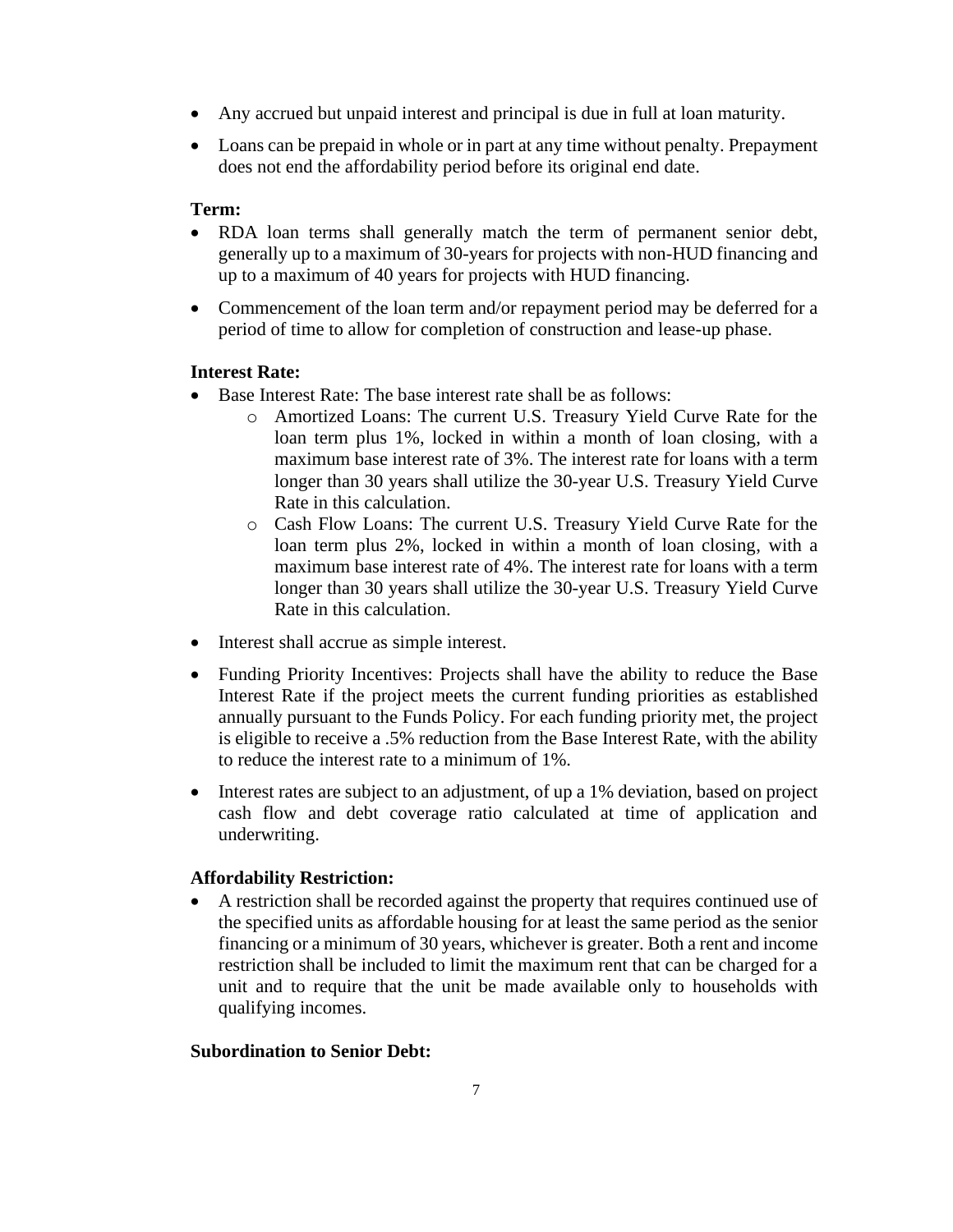• HDLP loans may be subordinated to leverage private financing, with the priority among subsidy lenders typically established based upon size of the loans.

#### **Security:**

• Adequate security shall be required, generally in the form of a deed of trust, promissory note, and guarantees.

#### **Developer Fee:**

• Given the rent restrictions on affordable housing projects, affordable housing developments typically do not have substantial cash flow after debt service on their primary loans. As such, developer fees are recognized as a significant part of the income on which affordable housing organizations depend for their operations. For projects utilizing a low-income housing tax credit ("LIHTC") program, the calculation to determine a maximum developer fee shall be consistent with Utah Housing Corporation's policy, which caps the maximum developer fee. The maximum developer fee for projects not utilizing LIHTC shall be evaluated on a case-by-case basis in the context of the proportion of affordable units and AMIs.

#### **Borrower Contribution:**

- Borrowers shall contribute a source of financing to the project, whether through an equity contribution or a deferred developer fee or a combination of both. The level of borrower contribution shall be considered on a case-by-case basis and shall be evaluated based on the type of ownership entity and level of public benefit provided by the project.
- For Low Income Housing Tax Credit ("LIHTC") projects that are requesting a cash flow loan, the borrower shall maximize the amount of deferred developer fee allowed under Utah Housing Corporation's standards to be allowed in tax credit basis and acceptable for their tax credit investor in that this amount must be payable within a time frame allowed by the LIHTC program as approved by the project's tax counsel.
- Projects that have not maximized a developer fee, pursuant to the standards contained herein, or that serve lower AMIs or special populations, such as permanent supportive housing, may have the ability to waive the borrower contribution.

#### **Disbursement of Funds:**

• Funding shall be disbursed as construction draws evidenced by supporting documentation demonstrating that work has been completed and that the project is in good financial and legal standing.

#### **Other**

• Loans are non-assumable without written permission from the RDA.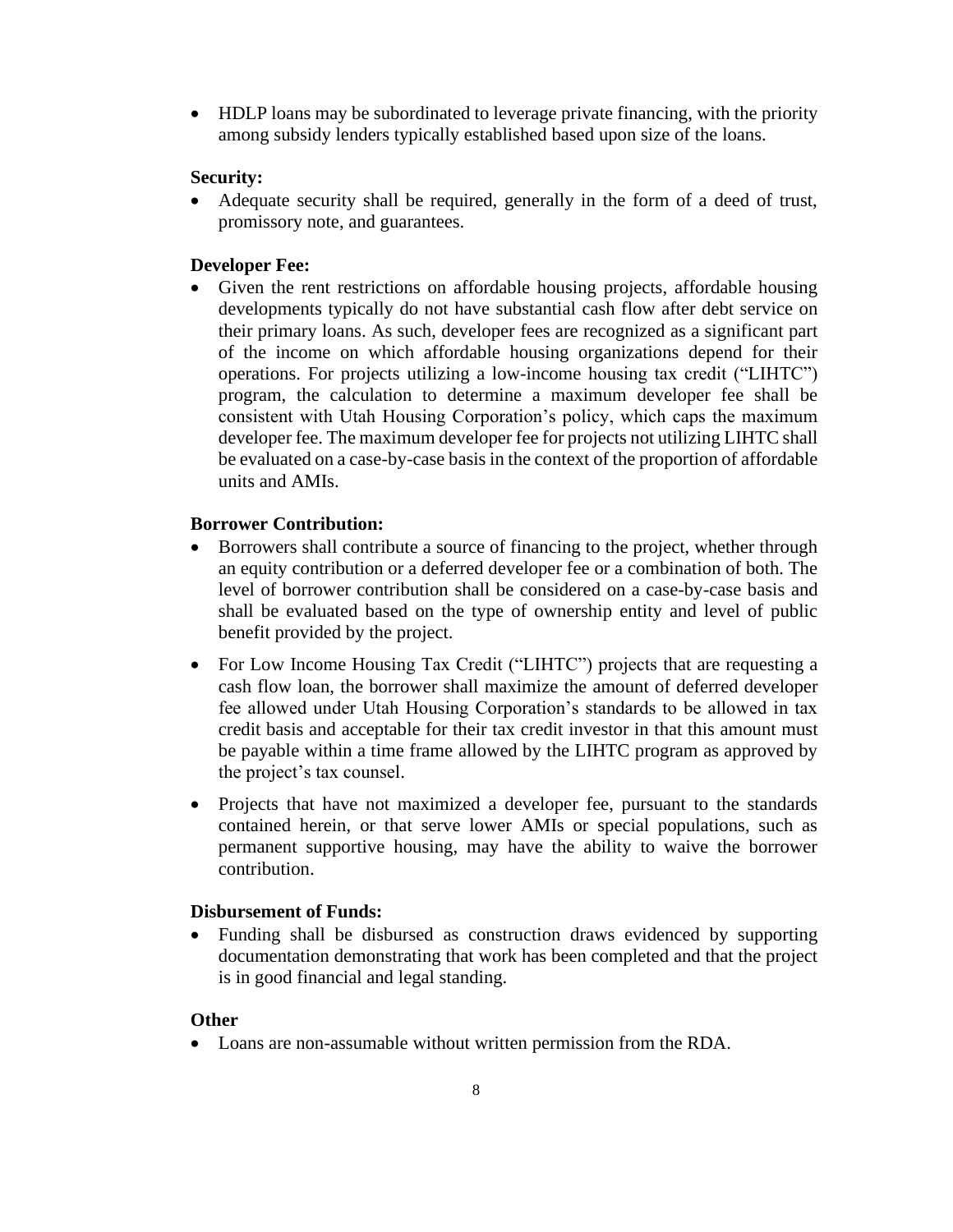#### II. PROPERTY ACQUISITION

#### **Limits to Assistance:**

- Maximize Other Sources: Applicants must demonstrate that they have maximized other available financing sources thereby limiting HDLP funding to the lowest amount necessary to close the funding gap and assure project feasibility.
- Loan to Value: Loans shall be sized to a loan-to-value limit of 90% of the as-is appraised value inclusive of the RDA's loan and all senior debt.

#### **Repayment:**

- Depending on the applicant's capacity for repayment, loans may be repaid as a deferred or interest-only loan.
- Any accrued but unpaid interest and principal is due in full at loan maturity.
- Loans can be prepaid in whole or in part at any time without penalty. Prepayment does not end the affordability period before its original end date.

#### **Term:**

• The maximum loan term shall be 24-months with the ability for one 12-month extension if the project is demonstrating a progression toward construction.

#### **Interest Rate:**

- Base Interest Rate: The base interest rate shall be the current U.S. Treasury Yield for the loan term plus 2.5%, locked in within a month of loan closing, with a maximum base interest rate of 3%.
- Interest shall accrue as simple interest.
- Funding Priority Incentives: Projects shall have the ability to reduce the Base Interest Rate if the project meets the current funding priorities as established pursuant to the Funds Policy. For each funding priority met, the project is eligible to receive a .5% reduction from the Base Interest Rate, with the ability to reduce the interest rate to a minimum of 1%.
- Interest shall accrue on all loan proceeds disbursed commencing on the date of disbursement.
- Interest rates are subject to an adjustment, of up a 1% deviation, based on project cash flow and debt coverage ratio calculated at time of application and underwriting.

#### **Affordability Restriction:**

• A restriction shall be recorded against the property that requires continued use of the specified units as affordable housing for at least the same period as the senior financing or a minimum of 30 years, whichever is greater. Both a rent and income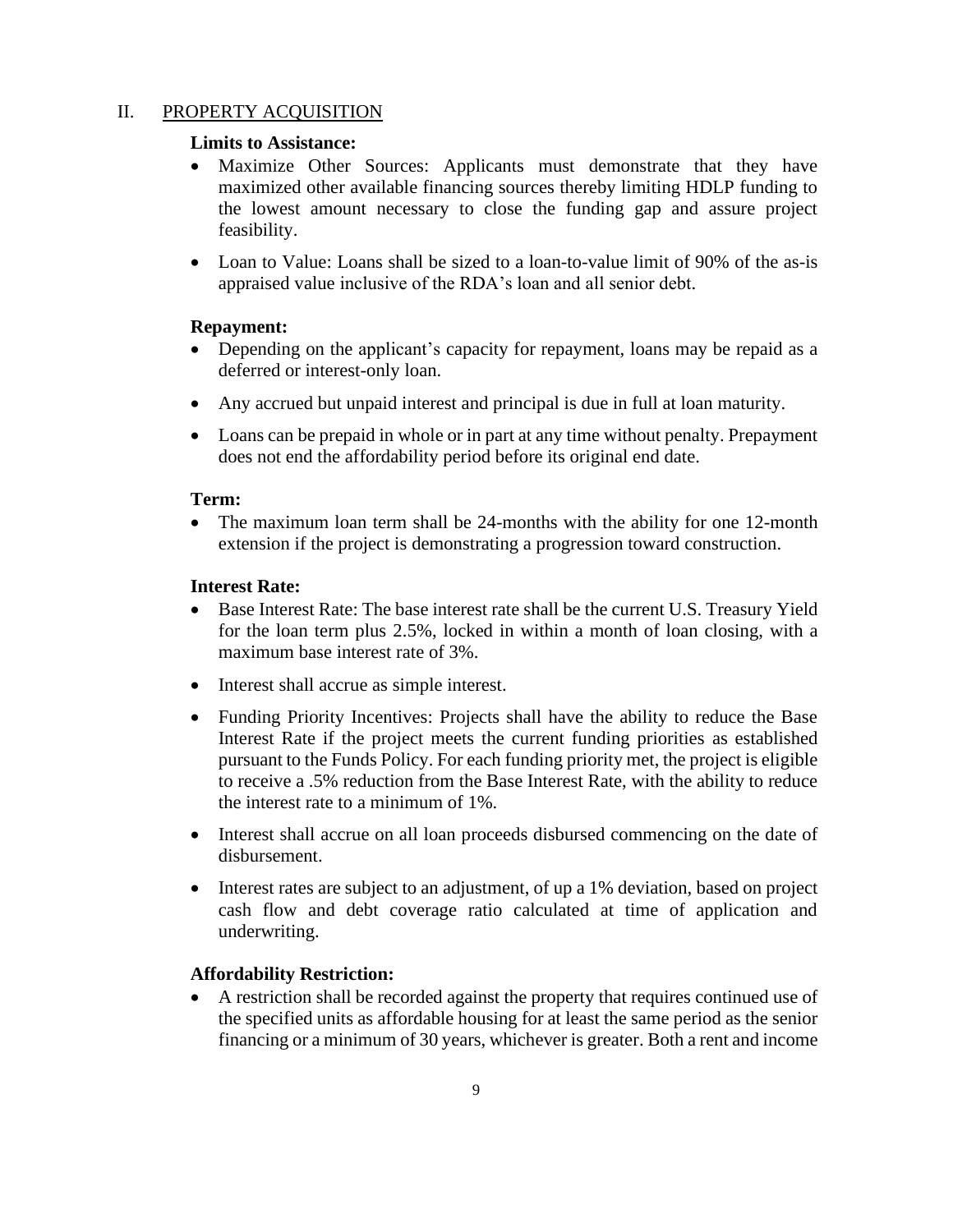restriction shall be included to limit the maximum rent that can be charged for a unit and to require that the unit be made available only to households with qualifying incomes.

#### **Subordination to Senior Debt:**

• HDLP loans may be subordinated to leverage private financing, with the priority among subsidy lenders is typically established based upon size of the loans.

#### **Security:**

• Adequate security shall be required, generally in the form of a deed of trust, promissory note, and guarantees.

#### **Developer Fee:**

• Developer fees are not an eligible cost for a property acquisition loan.

#### **Disbursement of Funds:**

• Funding may be disbursed at loan closing.

#### **Other**

• Loans are non-assumable without written permission from the RDA.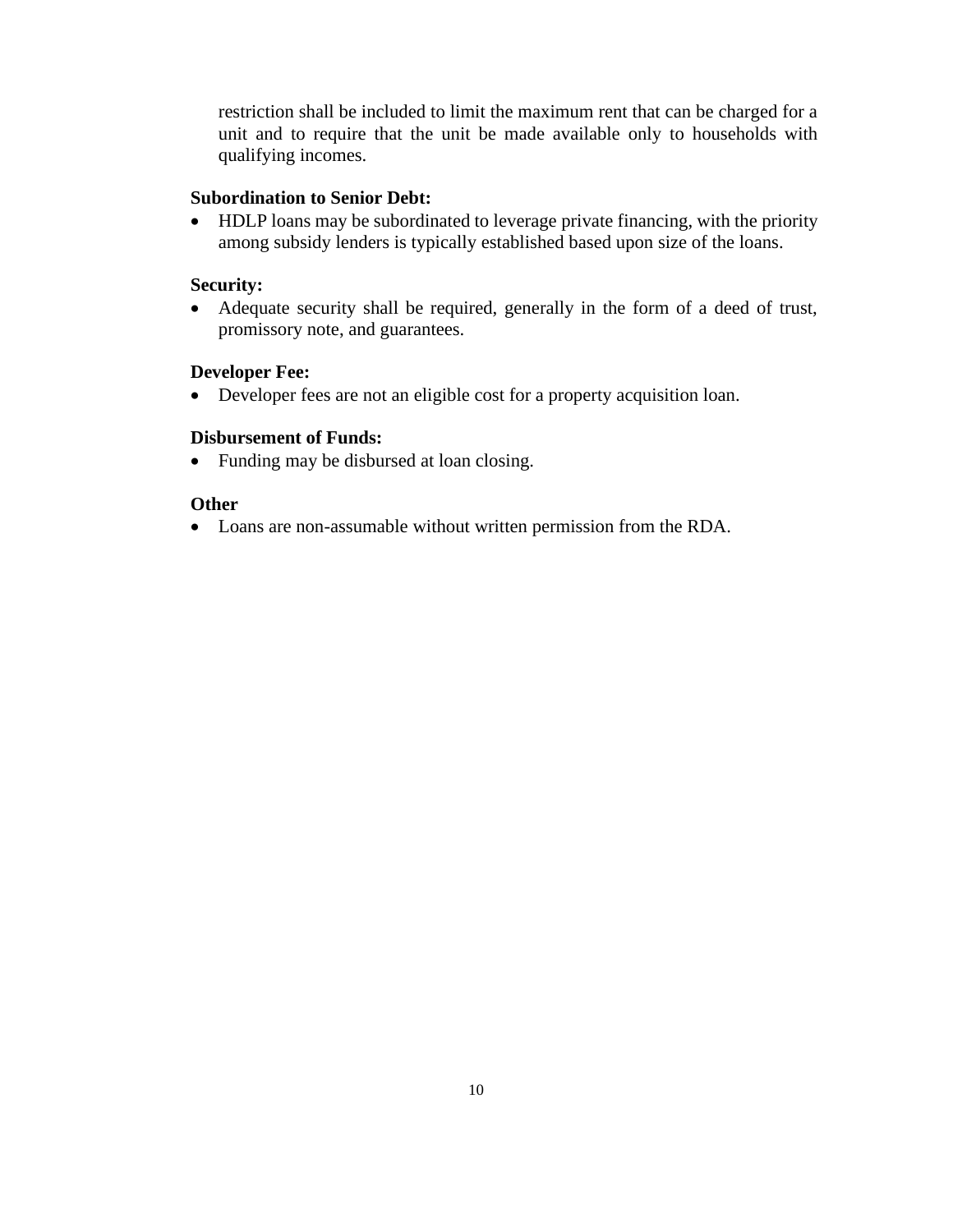#### III. GAP FINANCING: HOMEOWNERSHIP CONSTRUCTION

#### **Limits to Assistance:**

- Maximize Other Sources: Applicants must demonstrate that they have maximized other available financing sources thereby limiting HDLP funding to the lowest amount necessary to close the funding gap and assure project feasibility.
- Loan to Value: Loans shall be sized to a loan-to-value limit of 90% of the as-is appraised value inclusive of the RDA's loan and all senior debt.
- Proportion to Affordability: Funding shall be sized in proportion to the affordable component, taking into consideration the AMI structure and number of units in the project.

#### **Repayment:**

- Loans shall be repaid from the sale of housing units in the project. HDLP funds may be repaid after payout to senior loans have been accounted for.
- Any accrued but unpaid interest and principal is due in full at loan maturity.
- Loans can be prepaid in whole or in part at any time without penalty. Prepayment does not end the affordability period before its original end date.

#### **Term:**

• The maximum loan term shall be 36-months with the ability for one 12-month extension if the project is demonstrating a progression toward completion.

#### **Interest Rate:**

- Base Interest Rate: The base interest rate shall be the current U.S. Treasury Yield for the loan term plus 2.5%, locked in within a month of loan closing, with a maximum base interest rate of 3%. Interest shall accrue as simple interest.
- Funding Priority Incentives: Projects shall have the ability to reduce the Base Interest Rate if the project meets the current funding priorities as established pursuant to the Funds Policy. For each funding priority met, the project is eligible to receive a .5% reduction from the Base Interest Rate, with the ability to reduce the interest rate to a minimum of 1%.
- Interest shall accrue on all loan proceeds disbursed commencing on the date of disbursement.
- Interest rates are subject to an adjustment, of up a 1% deviation, based on project cash flow and debt coverage ratio calculated at time of application and underwriting.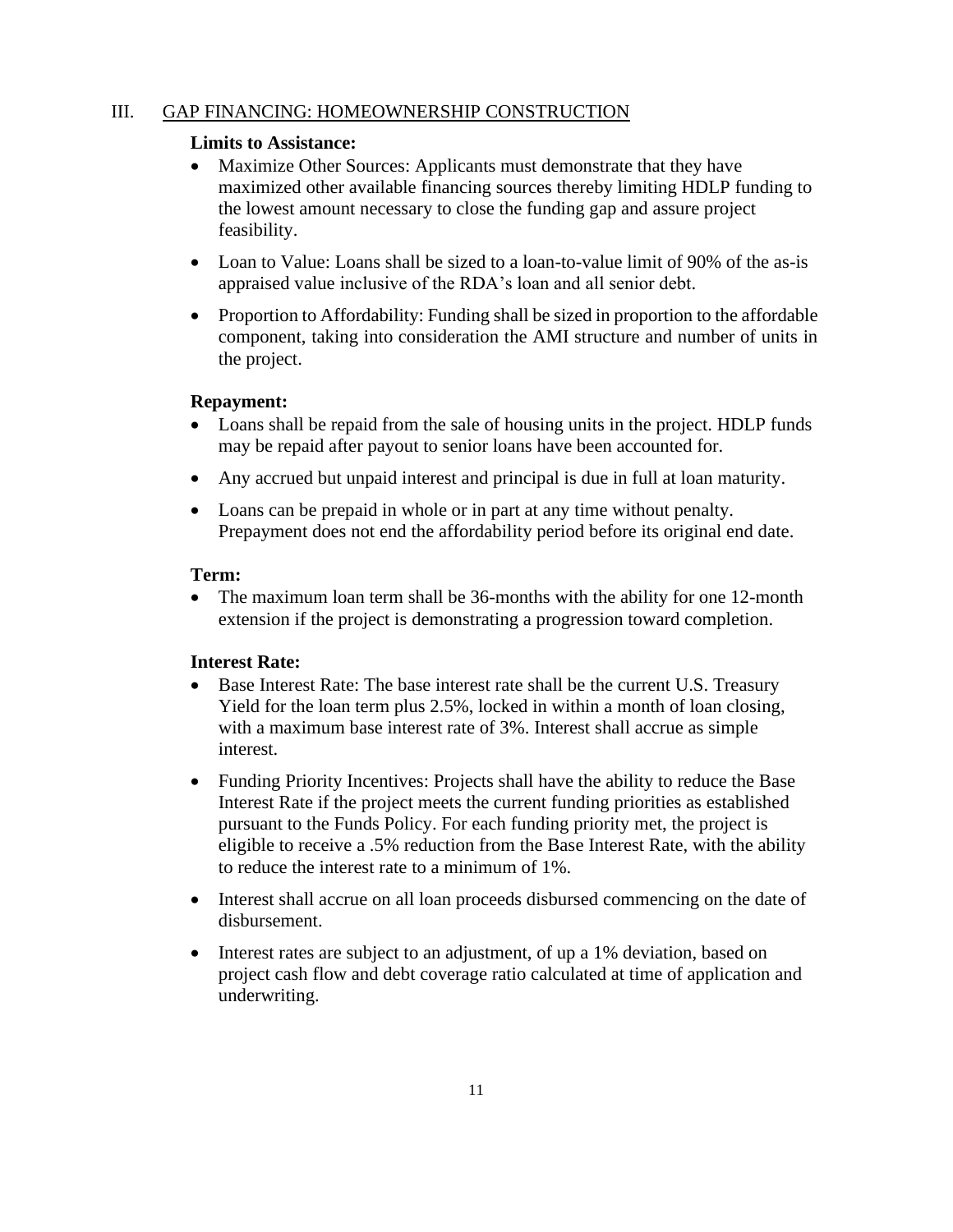#### **Affordability Restriction:**

• A restriction shall be recorded against the property that requires continued use of the specified units as affordable housing for at least the same period as the senior financing or a minimum of 15 years, whichever is greater. Both a sales price and income restriction shall be included to limit the maximum sales price that can be charged for a unit and to require that the unit be made available only to households with qualifying incomes.

#### **Subordination to Senior Debt:**

• HDLP loans may be subordinated to leverage private financing, with the priority among subsidy lenders is typically established based upon size of the loans.

#### **Security:**

• Adequate security shall be required, generally in the form of a deed of trust, promissory note, and guarantees.

#### **Developer Fee:**

• Maximum developer fees shall be considered on a case-by-case basis and shall be evaluated based on the affordability levels of the project, type of ownership entity, and level of public benefit provided by the project.

#### **Borrower Contribution:**

- Borrowers shall contribute a source of financing to the project, whether through an equity contribution or a deferred developer fee or a combination of both. The level of borrower contribution shall be considered on a case-by-case basis and shall be evaluated based on the affordability levels of the project, type of ownership entity, and level of public benefit provided by the project.
- Deferred developer fees shall be paid after the HDLF loan has been fully repaid.

#### **Disbursement of Funds:**

• Funding shall be disbursed as construction draws evidenced by supporting documentation demonstrating that work has been completed and that the project is in good financial and legal standing.

#### **Other**

• Loans are non-assumable without written permission from the RDA.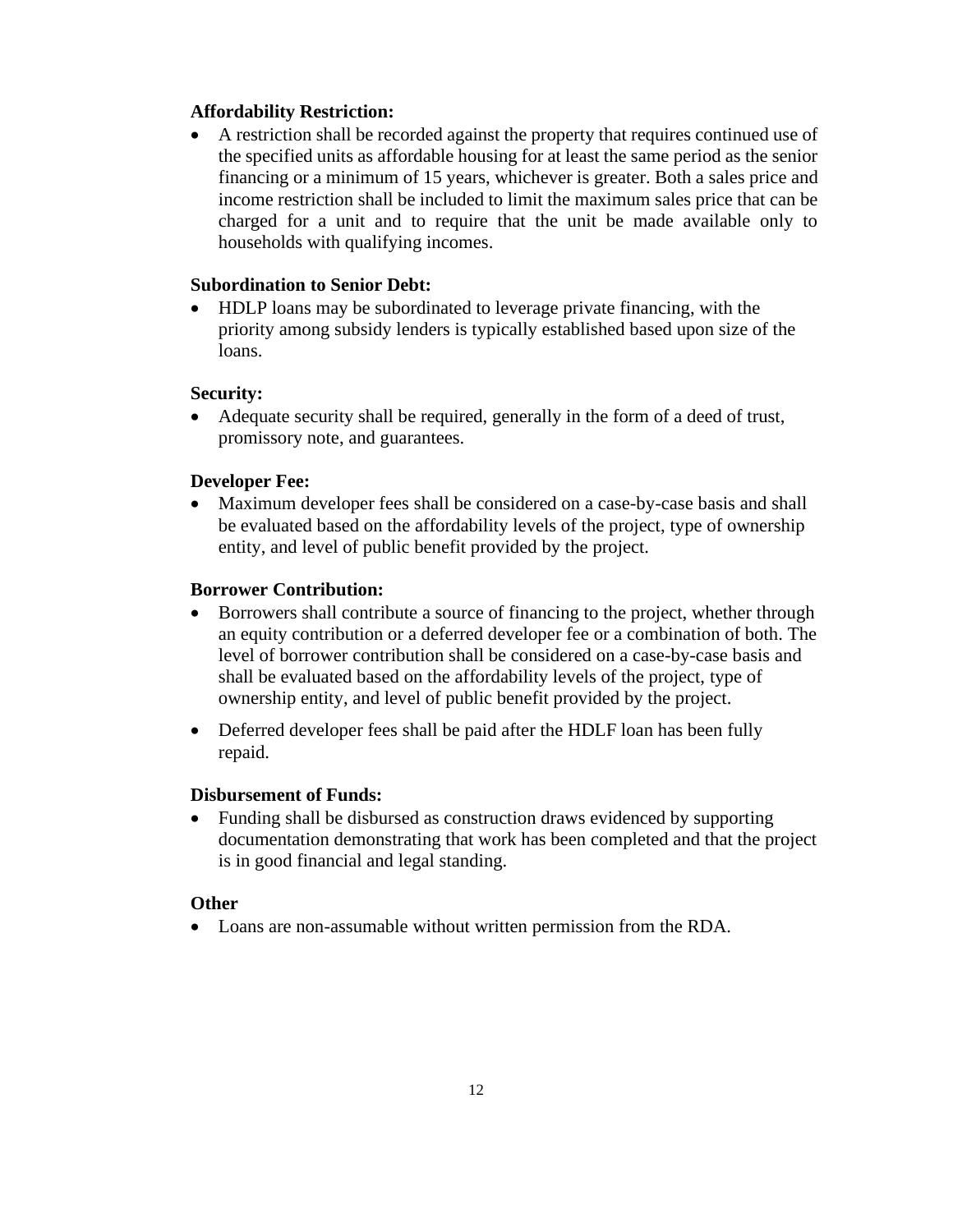Passed by the Board of Directors of the Redevelopment Agency of Salt Lake City, this  $\frac{23}{23}$  day of  $\frac{\text{March}}{\text{March}}$ , 2021.

Ana Valdemeros (May 17, 2021 13:32 MDT) Ana Valdemoros, Chair Ana Valdemoros (May 17, 2021 13:32 MDT)

Approved as to form:  $\leq$ 

Salt Lake City Attorney's Office Allison Parks Date: March 24, 2021

The Executive Director:

✔

does not request reconsideration

\_\_\_\_ requests reconsideration at the next regular Agency meeting.

[\\_\\_\\_\\_\\_\\_\\_\\_\\_\\_\\_\\_\\_\\_\\_\\_\\_\\_\\_\\_\\_\\_\\_\\_\\_\\_\\_\\_\\_\\_\\_\\_](https://adobecancelledaccountschannel.na1.documents.adobe.com/verifier?tx=CBJCHBCAABAAInbPVjRTFBvmBeNQJ1-3Z0H2hHGhVuPA) Erin Mendenhall (May 17, 2021 13:37 MDT)

Erin Mendenhall, Executive Director

Attest:

[\\_\\_\\_\\_\\_\\_\\_\\_\\_\\_\\_\\_\\_\\_\\_\\_\\_\\_\\_\\_\\_\\_\\_\\_](https://na1.documents.adobe.com/verifier?tx=CBJCHBCAABAAInbPVjRTFBvmBeNQJ1-3Z0H2hHGhVuPA) Cindy Trishman (May 17, 2021 16:21 MDT)

City Recorder

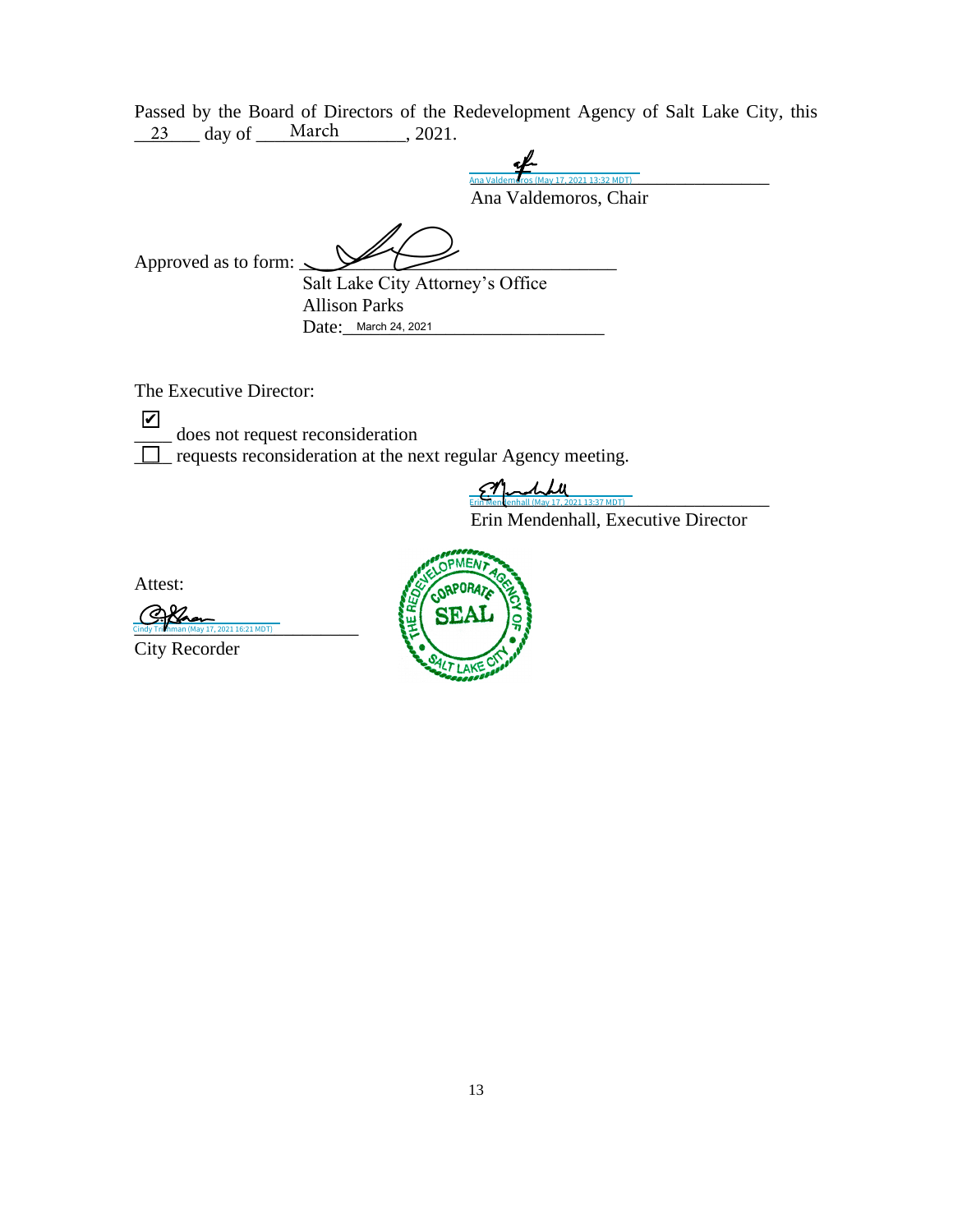# RDA Resolution R-7-2021 (Establishing the Housing Development Loan Program Policy) adopted 03-23-21

Final Audit Report 2021-05-17

| Created:        | 2021-04-05                                   |
|-----------------|----------------------------------------------|
| By:             | Kory Solorio (kory.solorio@slcgov.com)       |
| Status:         | Signed                                       |
| Transaction ID: | CBJCHBCAABAAInbPVjRTFBvmBeNQJ1-3Z0H2hHGhVuPA |

## "RDA Resolution R-7-2021 (Establishing the Housing Developm ent Loan Program Policy) adopted 03-23-21" History

- **D** Document created by Kory Solorio (kory.solorio@slcgov.com) 2021-04-05 - 10:34:23 PM GMT- IP address: 204.124.13.151
- Document emailed to Ana Valdemoros (ana.valdemoros@slcgov.com) for signature 2021-04-05 - 10:38:21 PM GMT
- Email viewed by Ana Valdemoros (ana.valdemoros@slcgov.com) 2021-05-05 - 1:36:44 AM GMT- IP address: 136.60.130.16
- **Email viewed by Ana Valdemoros (ana.valdemoros@slcgov.com)** 2021-05-17 - 7:13:55 PM GMT- IP address: 67.182.249.63
- $\mathscr{O}_\bullet$  Document e-signed by Ana Valdemoros (ana.valdemoros@slcgov.com) Signature Date: 2021-05-17 - 7:32:46 PM GMT - Time Source: server- IP address: 136.60.130.16
- Document emailed to Erin Mendenhall (erin.mendenhall@slcgov.com) for signature 2021-05-17 - 7:32:48 PM GMT
- **B** Email viewed by Erin Mendenhall (erin.mendenhall@slcgov.com) 2021-05-17 - 7:37:23 PM GMT- IP address: 136.36.67.177
- $\mathscr{O}_\blacksquare$  Document e-signed by Erin Mendenhall (erin.mendenhall@slcgov.com) Signature Date: 2021-05-17 - 7:37:37 PM GMT - Time Source: server- IP address: 136.36.67.177
- Document emailed to Cindy Trishman (cindy.trishman@slcgov.com) for signature 2021-05-17 - 7:37:38 PM GMT